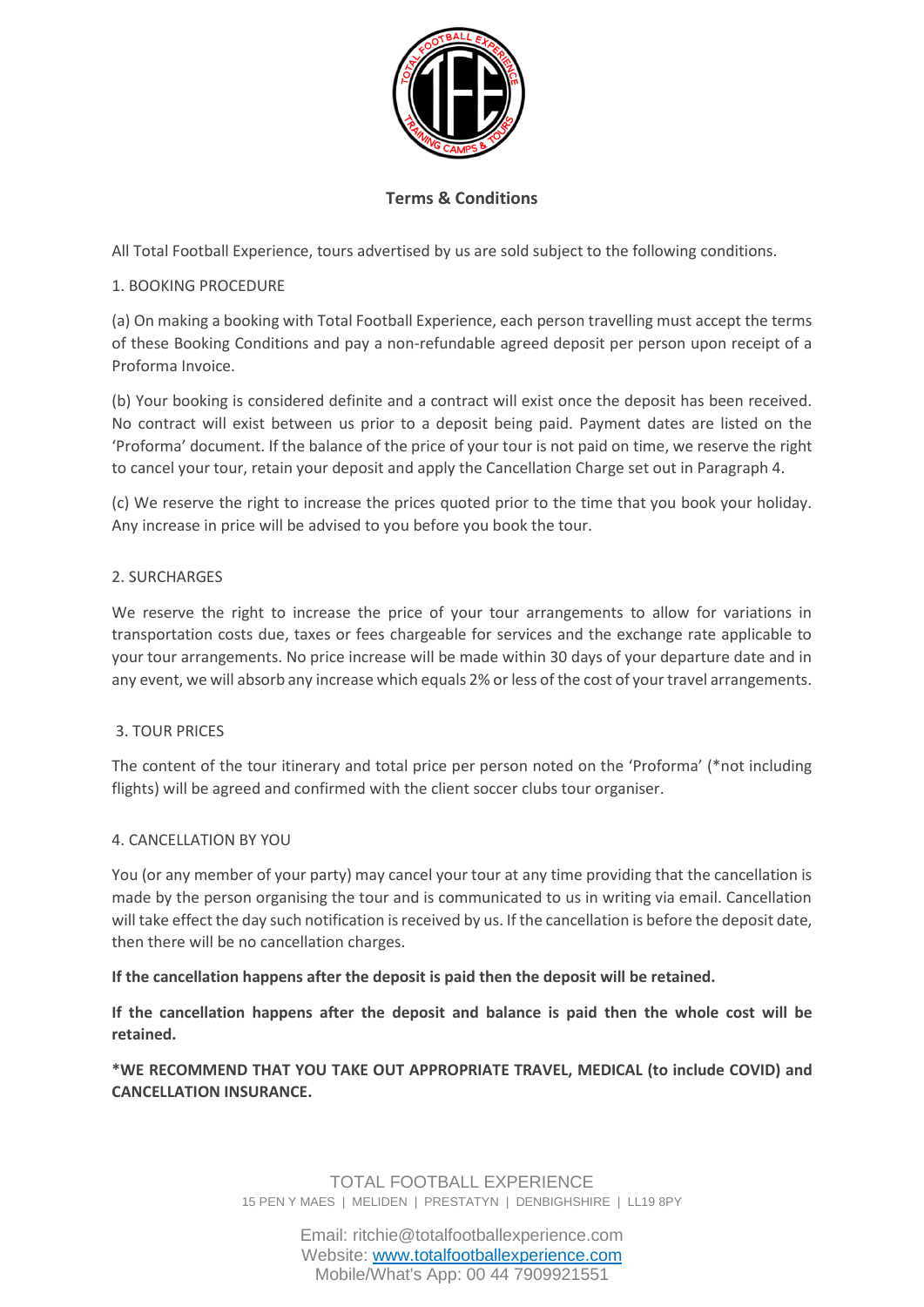

In addition, depending on the number of cancellations, the cost of the tour may be increased for the remaining travellers in the group.

Once your tour has commenced, no refund or part refund or unused portion of your tour will be repaid in the event of cancellation by you. If the reason for cancellation is covered under the terms of an Insurance Policy, you may be able to reclaim these charges.

**IN NO CASE WILL WE BE RESPONSIBLE FOR REFUNDING THE FLIGHT COSTS OF YOUR HOLIDAY.**

#### 5. INSURANCE & HEALTH

a) IT IS ESSENTIAL THAT YOU HAVE FULL TRAVEL INSURANCE THAT INCLUDES COVER FOR FOOTBALL/SOCCER ACTIVITIES ON YOUR TRIP. YOU MUST ALSO HAVE VALID MEDICAL INSURANCE. IT IS ADVISED THAT YOUR INSURANCE SHOULD COVER COVID-19 RELATED ISSUES.

b) PLEASE MAKE SURE YOUR INSURANCE COMPANY IS AWARE THAT YOU ARE PLAYING FOOTBALL/SOCCER.

c) PLEASE MAKE SURE YOUR INSURANCE COMPANY IS AWARE OF WHICH COUNTRY YOU ARE VISITING.

d) DUE TO THE CONTINUED ISSUES RELATING TO COVID-19, WE RECOMMEND THAT YOU ALSO TAKE OUT SOME KIND OF CANCELLATION INSURANCE AS DEPOSITS AND FINAL BALANCE PAYMENTS ARE NON-REFUNDABLE.

e) YOU AGREE THAT IT IS YOUR PERSONAL DECISION TO TRAVEL, AND YOU ARE DOING SO WITH FULL KNOWLEDGE OF CURRENT TRAVEL RECOMMENDATIONS, TRAVEL RESTRICTIONS, VACCINATION EVIDENCE AND COVID TESTS REQUIRED, WITH REGARDS TO THE RISKS OF COVID-19. WE ASSUME NO RESPONSIBILITY FOR AND SHALL NOT BE LIABLE FOR UNSAFE CONDITIONS OR HEALTH HAZARDS INCLUDING PANDEMICS OR OTHER ILLNESSES.

We have no special knowledge of dangers during travel or at destinations. For information related to such dangers, we recommend going to the State Department travel website at www.travel.state.gov, click on "Find International travel Information" then click on "Country Information", and fill in the name of the destination country.

For medical and health information, we recommend going to the Centers for Disease Control website at www.cdc.gov/travel, then click on "Destinations" and scroll to the name of the destination country.

f) Insurance: For your protection, we strongly recommend that you purchase trip cancellation and travel accident insurance. Please note that, unless you buy a cancel-for-any-reason policy, most policies have a specific clause stating they do not cover epidemics and pandemics, especially when travel warnings are in place. No representation or description of the insurance made by our staff constitutes a binding assurance or promise about the insurance. You agree to hold us harmless for your election not to purchase travel insurance or for any denial of claim by travel insurer as it relates to COVID-19 or any other claim under the policy.

Email: ritchie@totalfootballexperience.com Website: [www.totalfootballexperience.com](http://www.totalfootballexperience.com/) Mobile/What's App: 00 44 7909921551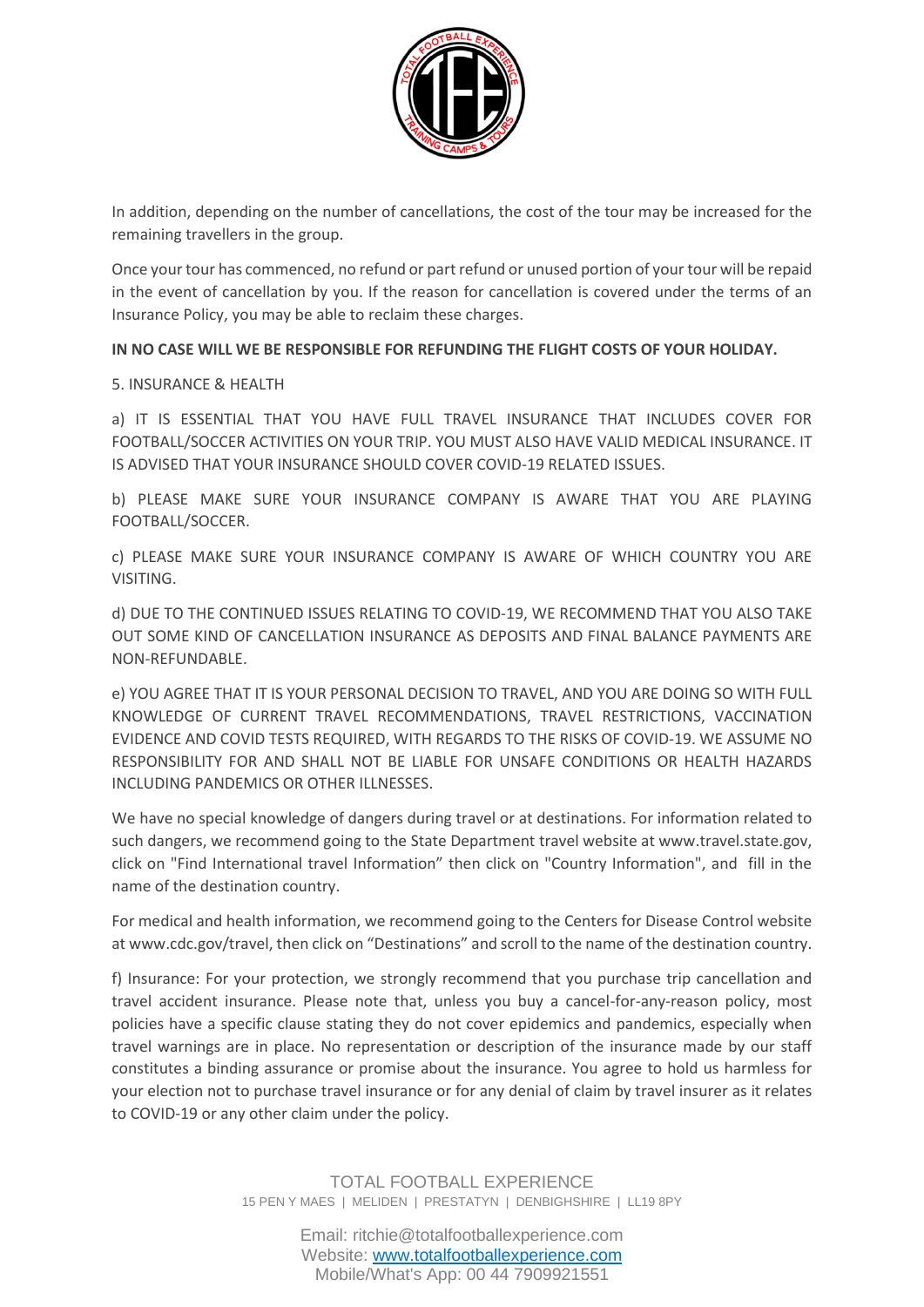

g) RELEASE: YOU HEREBY EXPRESSLY ASSUME ALL OF THE RISKS AND DANGERS COVERED IN THIS DOCUMENT, AND YOU HEREBY EXPRESSLY AGREE TO FOREVER RELEASE, DISCHARGE AND HOLD US, AND OUR AGENTS, EMPLOYEES, OFFICERS, DIRECTORS, ASSOCIATES, AFFILIATED COMPANIES, GUIDES, GROUP LEADERS, AND SUBCONTRACTORS HARMLESS AGAINST ANY AND ALL LIABILITY, ACTIONS, CAUSES OF ACTIONS, SUITS, CLAIMS, AND DEMANDS OF ANY AND EVERY KIND AND NATURE WHATSOEVER WHICH YOU NOW HAVE OR WHICH MAY HEREAFTER ARISE OUT OF OR IN CONNECTION WITH THESE RISKS AND DANGERS.

h) Claims Deadline and Exclusive Jurisdiction: You agree to present any claims against us within 30 days after your trip ends.

i) All players must check with their GP/Doctor that they are sufficiently fit and healthy to undertake the physical activity we have arranged. If any player experiences any injury or discomfort during any activity organised, then they must stop immediately and inform a member of coaching staff and a Total Football Experience representative.

### 6. AMENDMENTS BY YOU

If, after your deposit payment has been credited to our account, you wish to change any part of your tour arrangements, or wish to change departure date, we will do our utmost to make the changes, provided that notification is received in writing via email at our office from the tour organiser who made the booking, at least 8 weeks before departure.

#### 7. AMENDMENTS BY US

It is unlikely that we will have to make any changes to your tour, but we do plan the arrangements many months in advance. Occasionally, changes may have to be made (e.g., to itineraries, venue accommodation, team members or other arrangements), which we reserve the right to do at any time.

If your accommodation has to be changed, we will do our utmost to provide accommodation of a similar rating. If a significant change becomes necessary, we will inform you as soon as reasonably possible if there is time before your departure. Should a significant change occur, then provided that it does not arise through circumstances amounting to force majeure (see below), you will have the choice of either accepting the change of arrangements, booking another tour with us, or cancelling your tour and receiving a full refund. If you choose another tour that is more expensive you must pay any difference, but if it is cheaper, we will make the appropriate refund.

#### Important Notes

(a) Compensation payments will not apply if payment of your tour has not been received by Total Football Experience by the stipulated payment date.

(b) Compensation will not be paid if Total Football Experience is forced to cancel or in any way change your holiday due to war, threat of war, riot, civil strife, industrial dispute, terrorist activity, natural or nuclear disaster, fire, adverse weather conditions, technical or maintenance problems with transport, or other circumstances which amount to force majeure.

> TOTAL FOOTBALL EXPERIENCE 15 PEN Y MAES | MELIDEN | PRESTATYN | DENBIGHSHIRE | LL19 8PY

> > Email: ritchie@totalfootballexperience.com Website: [www.totalfootballexperience.com](http://www.totalfootballexperience.com/) Mobile/What's App: 00 44 7909921551